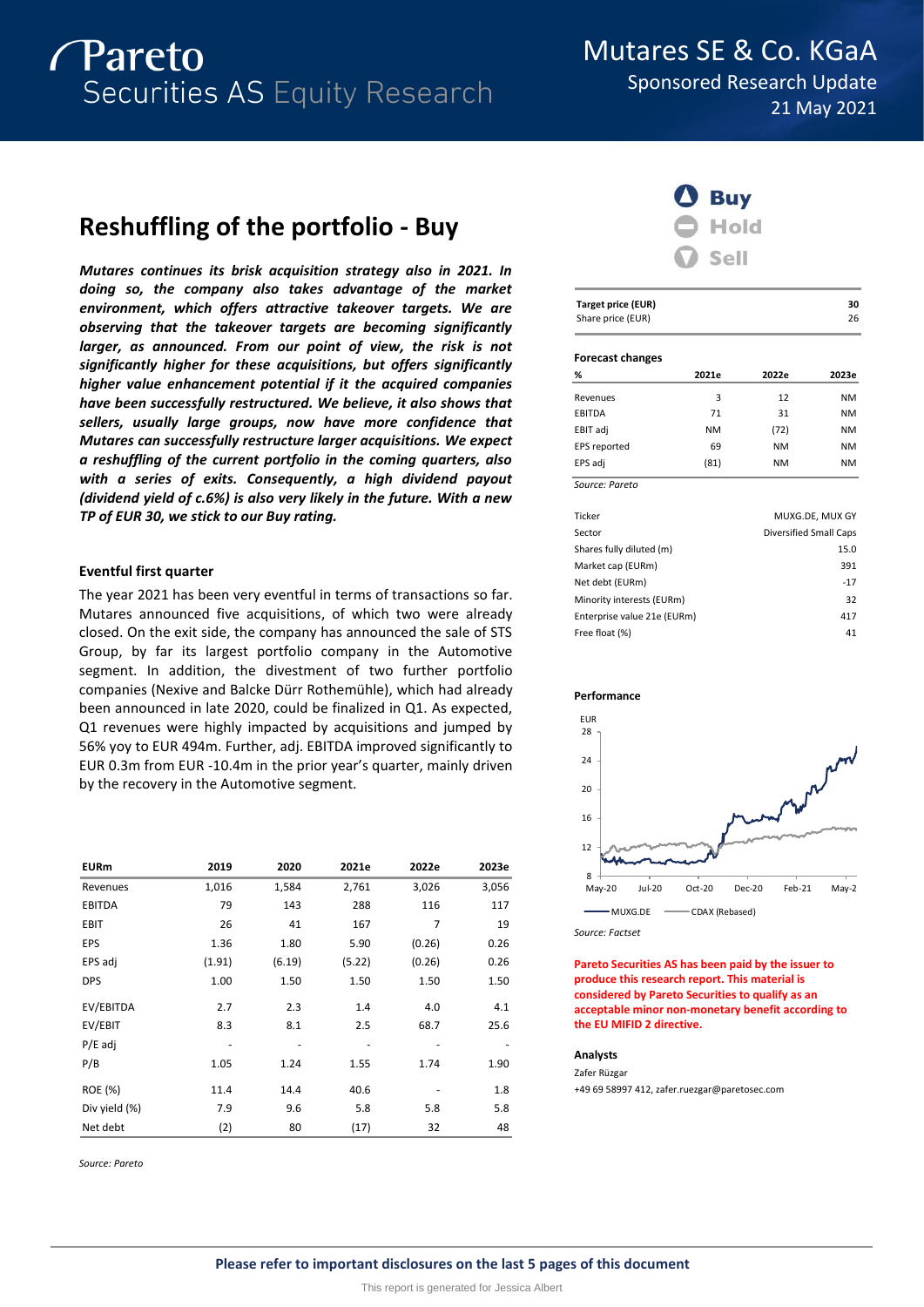# **Large acquisition in Automotive**

Mutares announced to acquire three plants in Germany from the automotive supplier Magna. The business, which generates revenues of around EUR 360m, consists of the production of plastic components such as bumper and exterior trim, radiator grilles and other trim components. According to Mutares, all major German automotive OEMs are among the customers. As usual for Mutares' platform acquisitions, the business should be loss-making and should be acquired without a significant purchase price. We believe, the equity commitment by Mutares to the acquisition should be quite manageable in the mid-single digit EURm range. Given the relatively large size of the business, we expect the acquisition related one-time gain (bargain purchase) to be in the range of EUR 50-70m.

In view of the size of the acquisition and the potential for value enhancement (EBITDA 2023e PASe: around EUR 25-30m), we view the acquisition very positively. The acquisition also fits in with the company's announcement of larger acquisitions (revenue size EUR 100-500m). In our view, the risk and the restructuring efforts are not significantly higher for larger acquisitions, but the leverage for a value increase is significantly higher than with smaller acquisitions. With this acquisition, Mutares more than closes the gap in its automotive related business, which is created by the exit of the STS Group.

With that announcement, Mutares has signed already five acquisitions in 2021, of which two were closed. The company is thus consistently implementing its announcement of a lively transaction strategy ("at least one transaction per month"). The annualized revenue volume of the acquired companies is close to EUR 600m.

Mutares is also very active on the exit side. In addition to the two portfolio companies exited (Nexive and Balcke-Dürr Rothemühle), the company also signed the sale of STS Group, for which the closing is expected in Q2e. According to some press reports, Mutares intends to sell the Scandinavian business of its portfolio company Donges. The related business generates revenues of EUR 200m and an EBITDA of around EUR 10m, with no financial debt. The expected proceeds of the exit (PASe EUR 60-80m) could provide Mutares with significant scope for new investments as well as for a higher dividend payout (current dividend yield of c.6%).

# **Updated estimates**

In order to reflect the recent transactions, we have updated our estimates. We have included all announced acquisitions, even if they are not yet closed (e.g. Lapeyre and Magna plans). However, the announced but not yet closed exits (e.g. STS Group closing in Q2e) are still included in our FY 2021e estimates but are excluded for the following years. On the other hand, the exit of Nexive and Balcke-Dürr Rothemühle (both closed in Q1) had a negative effect on our estimates.

We now forecast group revenues in FY 2021e of EUR 2.76bn (prev. EUR 2.68bn) and an adj. EBITDA of EUR 43m (prev. EUR 28m). Our reported EBITDA of EUR 288m (prev. EUR 168m) considers acquisition related one-time gains (bargain purchase) in the amount of EUR 250m and restructuring costs of EUR 40m and exit gains of EUR 35m. However, it should be taken into account that in particular the bargain purchase depends very much on the number and the size of acquisitions made in the fiscal year and is therefore hardly to predict precisely.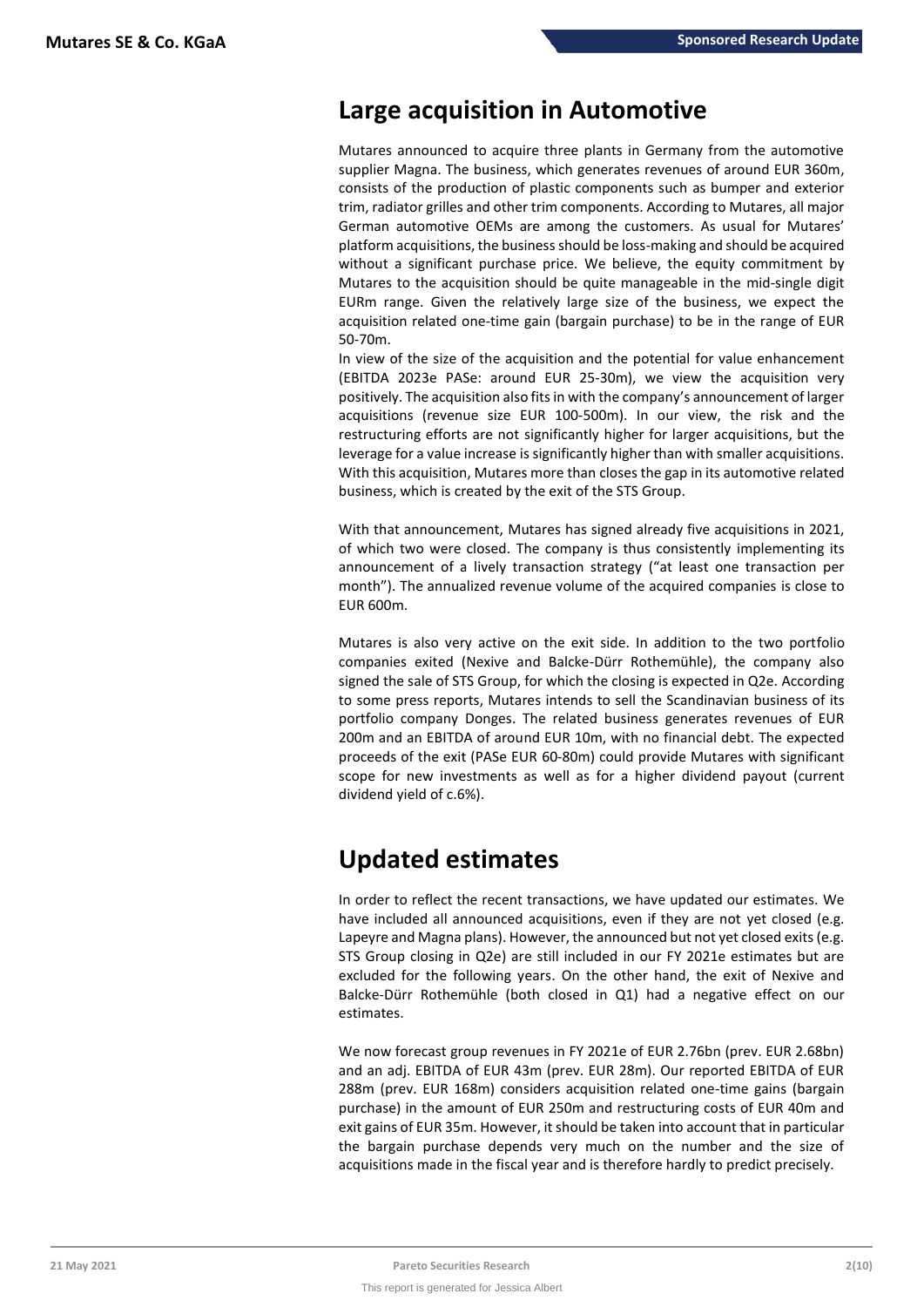# **Valuation**

Mutares has a mixed portfolio of companies with regard to profitability level and holding period. To provide a transparent insight about the different development of the portfolio companies, Mutares categorizes its portfolio into following three stages, depicted in the graph below:





*Source: Mutares*

In Q1, we saw that a number of portfolio companies made significant progress in their development and thus moved up in Mutares' portfolio allocation. As the number of portfolio companies towards the Harvesting phase increases, the probability of further exits also increases. The share of portfolio companies in the Realignment phase (c.9% of group revenues) was at the lowest level since Q4 2019. We expect this segment to be filled by further acquisitions on the course of the year.

# **Valuation model**

| <b>EURm</b>                                                           |       |                  |
|-----------------------------------------------------------------------|-------|------------------|
| Adj. EBITDA of "Harvesting" companies in FY 2021e, adj. for IFRS 16   | 27    | ex. STS Group    |
| EV of "Harvesting" companies                                          | 192   | x7               |
| STS Group EV as of 05/20/2021                                         | 51    | 73% stake        |
| Adj. EBITDA of "Optimization" companies in FY 2021e, adj. for IFRS 16 | 20    |                  |
| <b>EV of "Optimization" companies</b>                                 | 100   | х5               |
| Rest of portfolio                                                     |       |                  |
| Revenues of "Realignment" companies                                   | 784   |                  |
| EV of "Realignment" companies                                         | 165   | x <sub>0.2</sub> |
| <b>Consolidated EV</b>                                                | 508   |                  |
| Net debt as of 31/12/2021, adj. for dividend payments and STS stake   | 45    |                  |
| <b>Equity Value</b>                                                   | 463   |                  |
| # shares in m                                                         | 15.4  |                  |
| Fair value per share                                                  | 30.05 |                  |

*Source: Pareto Securities Research*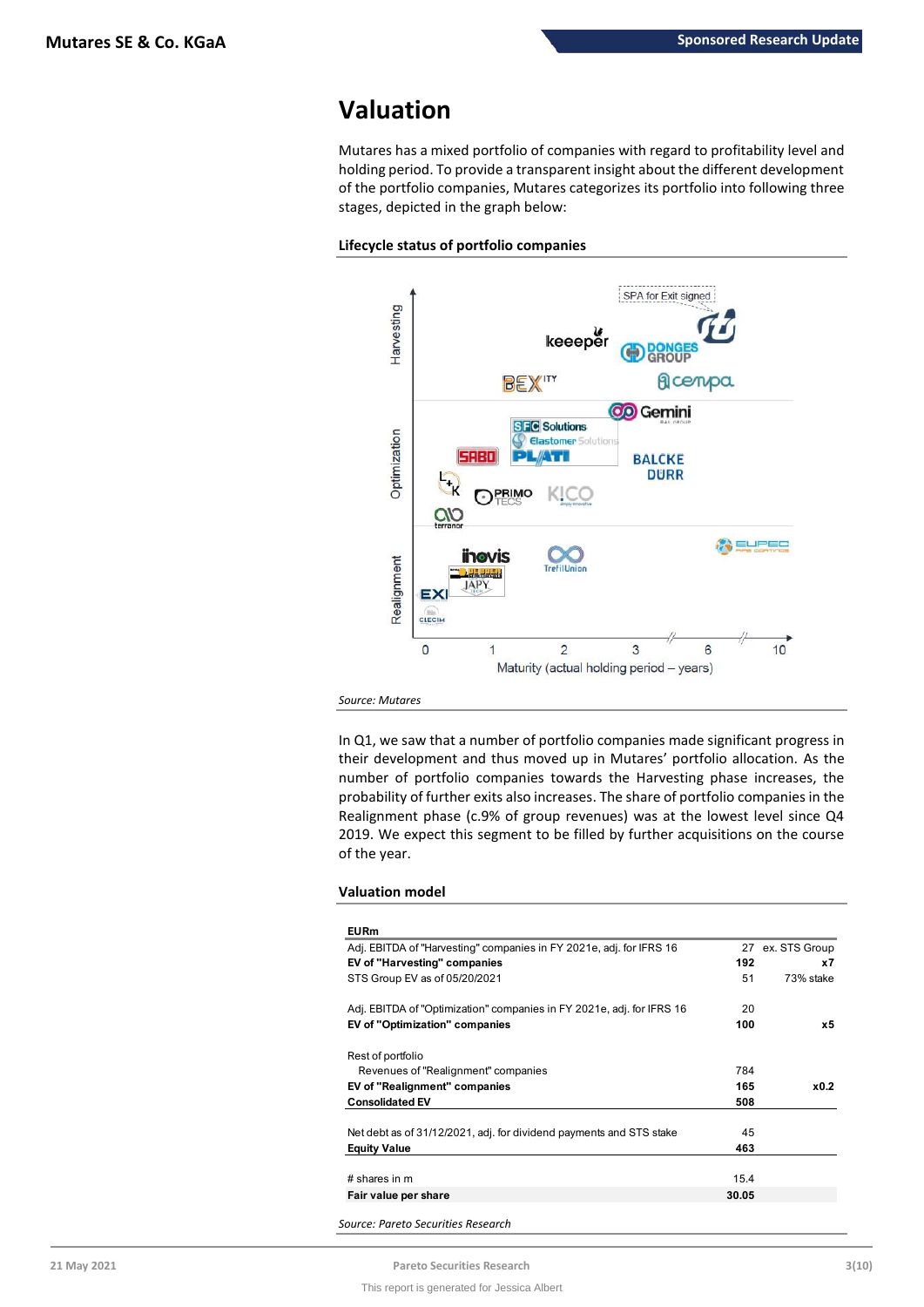Given the fact, that the sale of the STS Group is not yet closed, we take into account the portfolio company with the agreed selling price (EUR 7 per share, implying an EV of EUR 70m). The net debt is deducted by the estimates cash proceeds for Nexive and Balcke-Dürr Rothemühle in the amount of around EUR 20m.

Consequently, we derive a new target price of EUR 30 per share (prev. EUR 19.50). We stick to our Buy rating.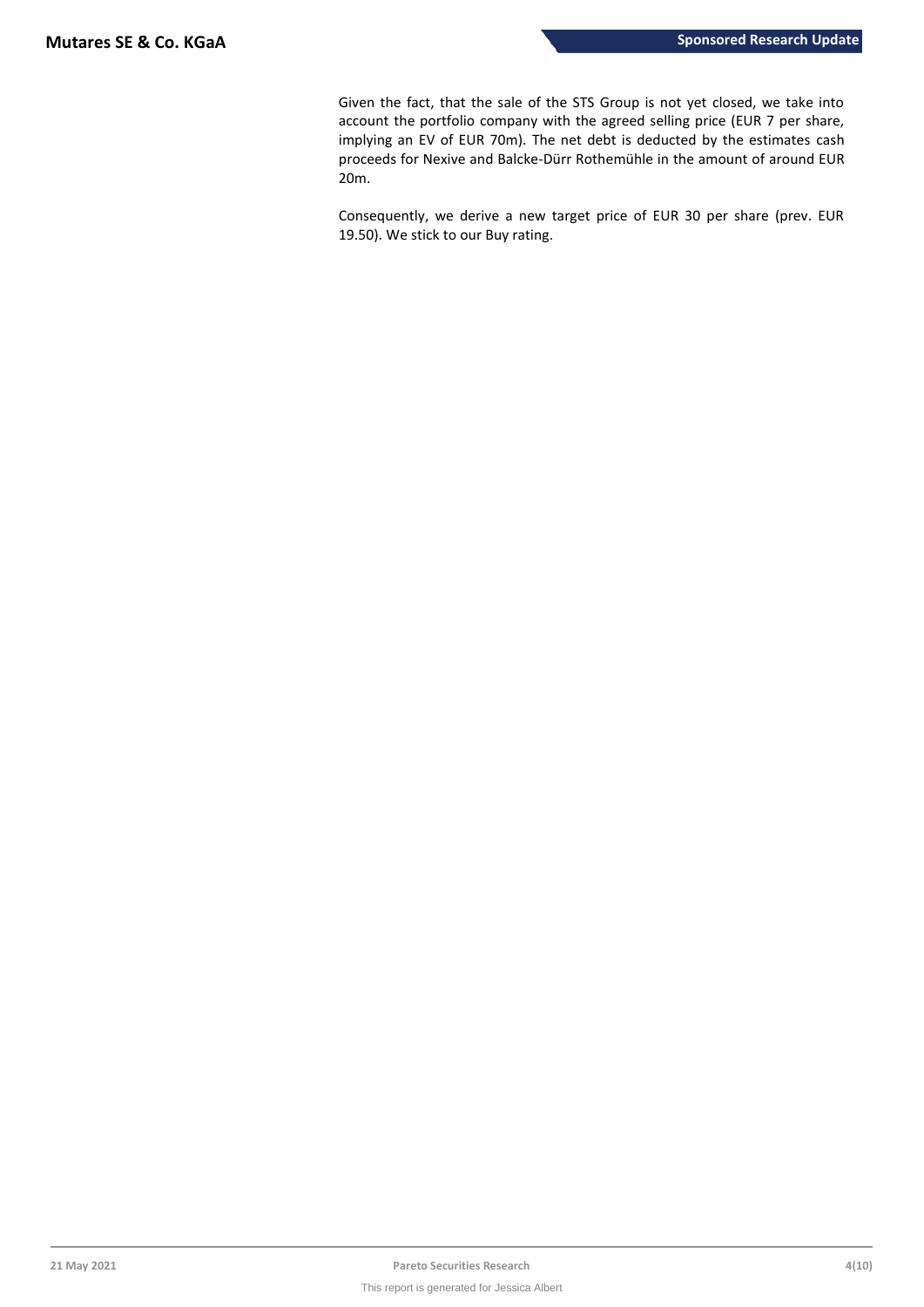# **Mutares SE & Co. KGaA Sponsored Research Update**

| PROFIT & LOSS (fiscal year) (EURm)             | 2016                     | 2017         | 2018                     | 2019                     | 2020                     | 2021e                    | 2022e                    | 2023e          |
|------------------------------------------------|--------------------------|--------------|--------------------------|--------------------------|--------------------------|--------------------------|--------------------------|----------------|
| <b>Revenues</b>                                | 648                      | 900          | 865                      | 1,016                    | 1,584                    | 2,761                    | 3,026                    | 3,056          |
| <b>EBITDA</b>                                  | 3                        | 67           | 49                       | 79                       | 143                      | 288                      | 116                      | 117            |
| Depreciation & amortisation                    |                          | (27)         | (30)                     | (53)                     | (102)                    | (121)                    | (109)                    | (98)           |
| EBIT                                           | 3                        | 40           | 19                       | 26                       | 41                       | 167                      | 7                        | 19             |
| Net interest                                   | (5)                      | (5)          | (5)                      | (10)                     | (24)                     | (15)                     | (14)                     | (12)           |
| Other financial items                          | $\overline{\phantom{a}}$ |              | $\overline{\phantom{a}}$ | $\overline{\phantom{a}}$ |                          | $\overline{\phantom{a}}$ | $\overline{\phantom{a}}$ |                |
| <b>Profit before taxes</b>                     | (2)                      | 36           | 15                       | 17                       | 17                       | 152                      | (7)                      | 7              |
| Taxes                                          | (3)                      | 8            | (3)                      | $\overline{\phantom{a}}$ | 3                        | (45)                     | $\overline{2}$           | (2)            |
| Minority interest                              | (0)                      | 0            | 3                        | 4                        | 7                        | (15)                     | $\mathbf{1}$             | (1)            |
| Net profit                                     | (5)                      | 44           | 15                       | 21                       | 27                       | 91                       | (4)                      | 4              |
| EPS reported                                   | (0.35)                   | 2.85         | 0.96                     | 1.36                     | 1.80                     | 5.90                     | (0.26)                   | 0.26           |
| <b>EPS adjusted</b>                            | (0.35)                   | 2.85         | 0.96                     | (1.91)                   | (6.19)                   | (5.22)                   | (0.26)                   | 0.26           |
| <b>DPS</b>                                     |                          |              | 1.00                     | 1.00                     | 1.50                     | 1.50                     | 1.50                     | 1.50           |
|                                                |                          |              |                          |                          |                          |                          |                          |                |
| <b>BALANCE SHEET (EURm)</b>                    | 2016                     | 2017         | 2018                     | 2019                     | 2020                     | 2021e                    | 2022e                    | 2023e          |
| Tangible non current assets                    | 110                      | 171          | 133                      | 176                      | 243                      | 429                      | 411                      | 404            |
| Other non-current assets                       | 11                       | 56           | 67                       | 234                      | 261                      | 231                      | 201                      | 171            |
| Other current assets                           | 289                      | 347          | 323                      | 358                      | 678                      | 1,127                    | 1,214                    | 1,224          |
| Cash & equivalents                             | 63                       | 99           | 108                      | 80                       | 145                      | 247                      | 203                      | 192            |
| <b>Total assets</b>                            | 473                      | 673          | 631                      | 849                      | 1,327                    | 2,035                    | 2,029                    | 1,991          |
| Total equity                                   | 57                       | 166          | 208                      | 208                      | 207                      | 290                      | 262                      | 244            |
| Interest-bearing non-current debt              | 10                       | 124          | 93                       | 78                       | 226                      | 231                      | 236                      | 241            |
| Interest-bearing current debt                  | 40                       |              | $\overline{\phantom{a}}$ | $\overline{\phantom{a}}$ |                          |                          |                          |                |
| Other Debt                                     | 367                      | 384          | 330                      | 562                      | 895                      | 1,514                    | 1,531                    | 1,507          |
| <b>Total liabilites &amp; equity</b>           | 473                      | 673          | 631                      | 849                      | 1,327                    | 2,035                    | 2,029                    | 1,991          |
| <b>CASH FLOW (EURm)</b>                        | 2016                     | 2017         | 2018                     | 2019                     | 2020                     | 2021e                    | 2022e                    | 2023e          |
| Cash earnings                                  | (45)                     | (72)         | 26                       | 6                        | (134)                    | (29)                     | (5)                      | 64             |
| Change in working capital                      | 5                        | 39           | (39)                     | (17)                     | 91                       | 204                      | 40                       | 5              |
| Cash flow from investments                     | 24                       | 24           | (3)                      | 44                       | 51                       | (55)                     | (61)                     | (61)           |
| Cash flow from financing                       | (9)                      | 35           | 23                       | (63)                     | 58                       | (18)                     | (18)                     | (18)           |
| Net cash flow                                  | (6)                      | 36           | 9                        | (28)                     | 66                       | 102                      | (44)                     | (11)           |
|                                                |                          |              |                          |                          |                          |                          |                          |                |
| <b>CAPITALIZATION &amp; VALUATION (EURm)</b>   | 2016                     | 2017         | 2018                     | 2019                     | 2020                     | 2021e                    | 2022e                    | 2023e          |
| Share price (EUR end)                          | 11.4                     | 16.0         | 9.0                      | 12.7                     | 15.7                     | 26.1                     | 26.1                     | 26.1           |
| Number of shares end period                    | 15                       | 15           | 15                       | 15                       | 15                       | 15                       | 15                       | 15             |
| Net interest bearing debt                      | (14)                     | 25           | (16)                     | (2)                      | $80\,$                   | (17)                     | 32                       | 48             |
| <b>Enterprise value</b>                        | 163                      | 272          | 151                      | 216                      | 333                      | 417                      | 465                      | 482            |
| EV/Sales                                       | 0.3                      | 0.3          | 0.2                      | 0.2                      | 0.2                      | 0.2                      | 0.2                      | $0.2\,$        |
| EV/EBITDA                                      | 54.5                     | $4.0\,$      | 3.1                      | 2.7                      | 2.3                      | 1.4                      | $4.0\,$                  | 4.1            |
| EV/EBIT                                        | 54.5                     | $6.8\,$      | 7.8                      | 8.3                      | 8.1                      | 2.5                      | 68.7                     | 25.6           |
| P/E reported                                   |                          | $5.6\,$      | 9.4                      | 9.4                      | 8.7                      | 4.4                      |                          |                |
| P/E adjusted                                   | $\blacksquare$           | $5.6$        | 9.4                      | $\blacksquare$           | $\blacksquare$           | $\blacksquare$           | $\blacksquare$           | $\blacksquare$ |
| P/B                                            | 3.1                      | $1.5\,$      | 0.8                      | $1.1\,$                  | 1.2                      | 1.6                      | 1.7                      | $1.9\,$        |
| <b>FINANCIAL ANALYSIS &amp; CREDIT METRICS</b> | 2016                     | 2017         | 2018                     | 2019                     | 2020                     | 2021e                    | 2022e                    | 2023e          |
| ROE adjusted (%)                               | $\overline{\phantom{a}}$ | 39.8         | 7.9                      | $\Box$                   | $\overline{\phantom{a}}$ | $\overline{\phantom{a}}$ | $\overline{\phantom{a}}$ | $1.6\,$        |
| Dividend yield (%)                             |                          |              | 11.1                     | 7.9                      | 9.6                      | $5.8\,$                  | 5.8                      | 5.8            |
|                                                |                          |              |                          |                          |                          |                          |                          |                |
|                                                | 0.5                      |              |                          |                          | 9.0                      | 10.4                     | 3.8                      |                |
| EBITDA margin (%)<br>EBIT margin (%)           | $0.5\,$                  | $7.5$<br>4.4 | 5.7<br>$2.2\,$           | 7.8<br>2.6               | 2.6                      | 6.0                      | 0.2                      | $3.8\,$<br>0.6 |
| NIBD/EBITDA                                    | (4.57)                   | 0.37         | (0.32)                   | (0.02)                   | 0.56                     | (0.06)                   | 0.28                     | 0.41           |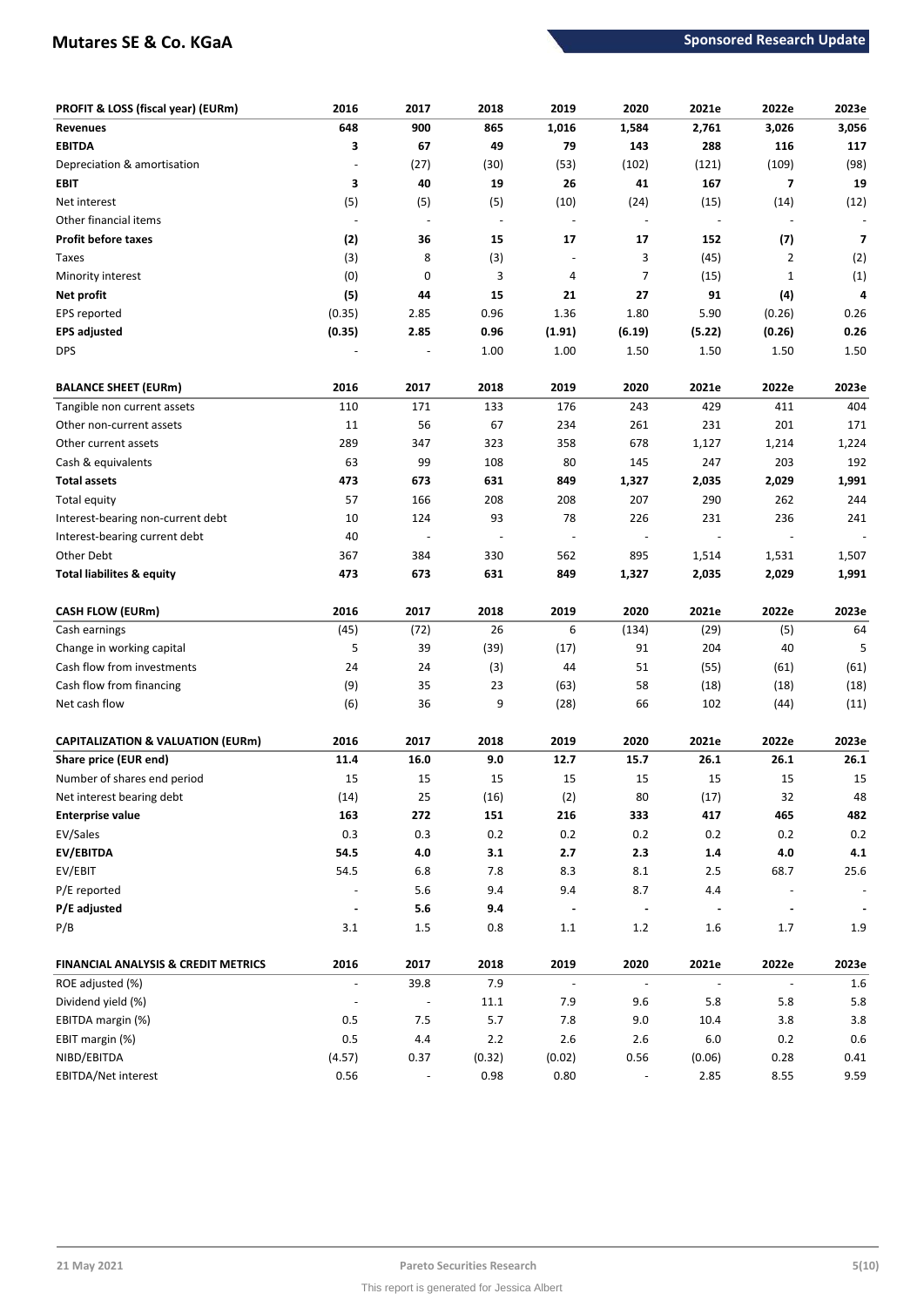## **Disclaimer and legal disclosures**

#### **Origin of the publication or report**

This publication or report originates from Pareto Securities AS, reg. no. 956 632 374 (Norway), Pareto Securities AS, Frankfurt branch, reg. no. DE 320 965 513 / HR B 109177 (Germany) or Pareto Securities AB, reg. no. 556206-8956 (Sweden) (together the Group Companies or the "Pareto Securities Group") acting through their common unit Pareto Securities Research. The Group Companies are supervised by the Financia Supervisory Authority of their respective home countries.

#### **Content of the publication or report**

This publication or report has been prepared solely by Pareto Securities Research.

Opinions or suggestions from Pareto Securities Research may deviate from recommendations or opinions presented by other departments or companies in the Pareto Securities Group. The reason may typically be the result of differing time horizons, methodologies, contexts or other factors.

#### **Sponsored research**

Please note that if this report is labelled as "sponsored research" on the front page, Pareto Securities has entered into an agreement with the company about the preparation of research reports and receives compensation from the company for this service. Sponsored research is prepared by the Research Department of Pareto Securities without any instruction rights by the company. Sponsored research is however commissioned for and paid by the company and such material is considered by Pareto Securities to qualify as an acceptable minor non-monetary benefit according to the EU MiFID II Directive.

#### **Basis and methods for assessment**

Opinions and price targets are based on one or more methods of valuation, for instance cash flow analysis, use of multiples, behavioral technical analyses of underlying market movements in combination with considerations of the market situation and the time horizon. Key assumptions of forecasts, price targets and projections in r esearch cited or reproduced appear in the research material from the named sources. The date of publication appears from the research material cited or reproduced. Opinions and estimates may be updated in subsequent versions of the publication or report, provided that the relevant company/issuer is treated anew in such later versions of the publication or report. considerations of the market situation and the time horizon. Key assumptions of forecasts, price targets and projections in research cited or reproduced appear in the research material from the named sources. That et of pu

which Pareto Securities Research believes to be reliable, but Pareto Securities Research does not represent or warrant their accuracy. Be aware that investors should go through the specific complete loan agreement before investing in any bonds and not base an investment decision based solely on information contained in this publication or report.

Pareto Securities Researchhas no fixed schedule for updating publications or reports.

Unless otherwise stated on the first page, the publication or report has not been reviewed by the issuer before dissemination. In instances where all or part of a report is presented to the issuer prior to publication, the the purpose is to ensure that facts are correct.

**Validity of the publication or report**<br>All opinions and estimates in this publication or report are, regardless of source, given in good faith and may only be valid as of the stated date of this publication or report and

#### **No individual investment or tax advice**

The publication or report is intended only to provide general and preliminary information to investors and shall not be construed as the basis for any investment decision. This publication or report has been prepared by Pareto Securities Research as general information for private use of investors to whom the publication or report has been distributed, but it is not intended as a personal recommendation of particular financial instruments or strategies and thus it does not provide individually tailored investment advice, and does not take i nto account the individual investor's particular financial situation, existing holdings or liabilities, investment knowledge and experience, investment objective and horizon or risk profile and preferences. The investor must particularly ensure the suitability of an investment as regards his/her financial and fiscal situation and investment objectives. The investor bears the risk of losses in connection with an investment.

Before acting on any information in this publication or report, we recommend consulting your financial advisor.

The information contained in this publication or report does not constitute advice on the tax consequences of making any particular investment decision. Each investor shall make his/her own appraisal of the tax and other financial merits of his/her investment.

#### **Sources**

This publication or report may be based on or contain information, such as opinions, recommendations, estimates, price targets and valuations which emanate from Pareto Securities Research' analysts or representatives, publicly available information, information from other units or companies in the Group Companies, or other named sources.

To the extent this publication or report is based on or contains information emanating from other sources ("Other Sources") than Pareto Securities Research ("External Information"), Pareto Securities Research has deemed the Other Sources to be reliable but neither the companies in the Pareto Securities Group, others associated or affiliated with said companies nor any other person, guarantee the accuracy, adequacy or completeness of the External Information.

#### **Ratings**

| Equity ratings: | "Buv"  | Pareto Securities Research expects this financial instrument's total return to exceed 10% over the next 12 months                   |
|-----------------|--------|-------------------------------------------------------------------------------------------------------------------------------------|
|                 | "Hold" | Pareto Securities Research expects this financial instrument's total return to be between -10% and 10% over the next 12 months      |
|                 | "Sell" | Pareto Securities Research expects this financial instrument's total return to be negative by more than 10% over the next 12 months |

Analysts Certification<br>The research analyst(s) whose name(s) appearon research reports prepared by Pareto Securities Research certify that: (i) all of the views expressed in the research report accurately reflect their per "Hold"<br>Pareto Securities Research expects this financial instrument's total return to be between -10% and 10% over the next 12 months<br>Pareto Securities Research expects this financial instrument's total return to be negati in research reports that are prepared by Pareto Securities Research.

The research analysts whose names appears on research reports prepared by Pareto Securities Research received compensation that is based upon various factors including Pareto Securities' total revenues, a portion of which are generated by Pareto Securities' investment banking activities.

#### **Limitation of liability**

Pareto Securities Group or other associated and affiliated companies assume no liability as regards to any investment, divestment or retention decision taken by the investor on the basis of this publication or report. In no event will entities of the Pareto Securities Group or other associated and affiliated companies be liable for direct, i ndirect or incidental, special or consequential damages resulting from the information in this publication or report.

Neither the information nor any opinion which may be expressed herein constitutes a solicitutio to any Pareto Securities Research of purchase or sale of any securities nor does it constitute a solicitation to any person in any jurisdiction where solicitation would be unlawful. All information contained in this research report has been compiled from sources believed to be reliable. However, no representation or warranty, express or implied, is made with respect to the completeness or accuracy of its contents, and it is not to be relied upon as authoritati ve.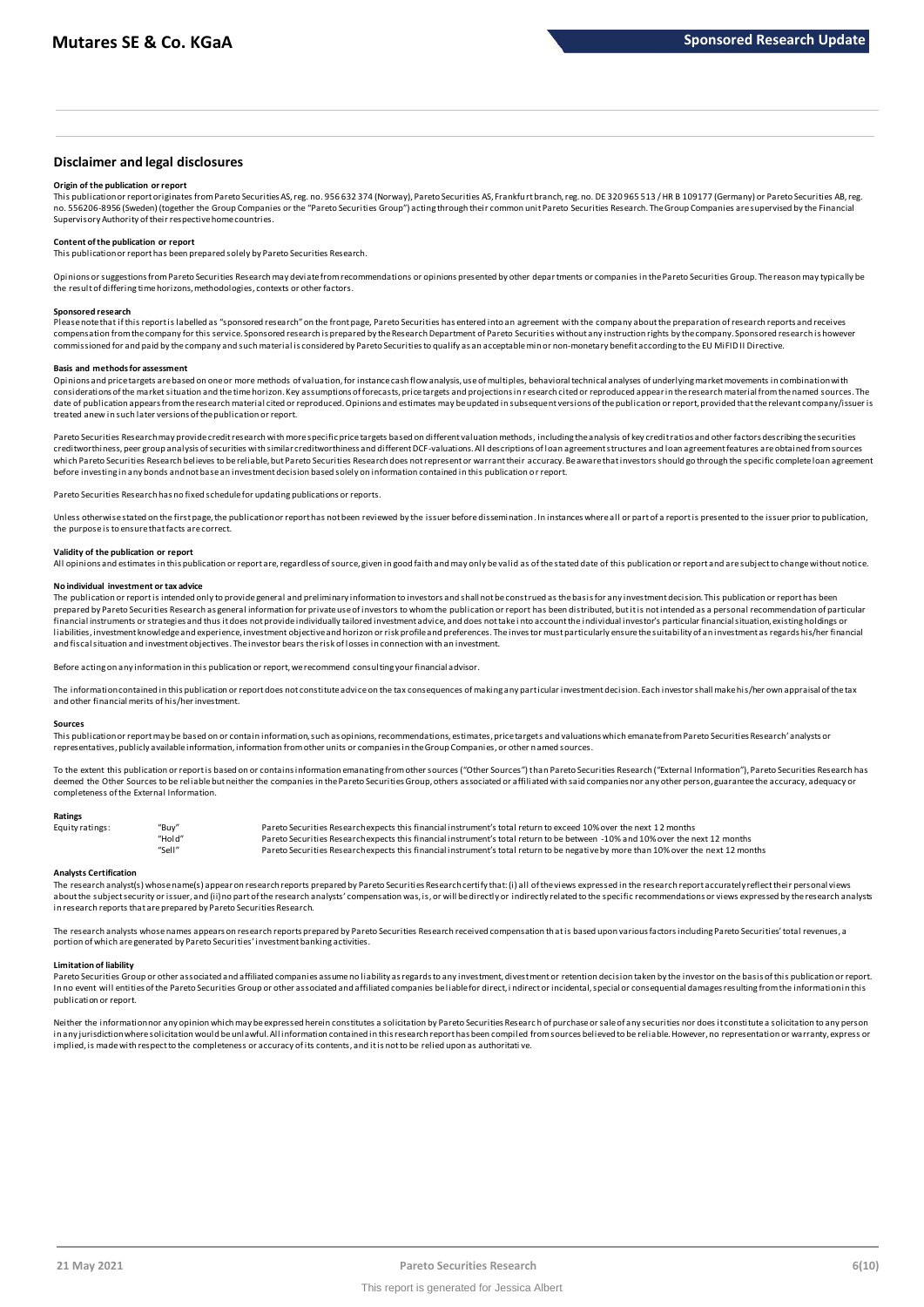#### **Risk information**

The risk of investing incertain financial instruments, including those mentioned in this document, is generally high, as the ir market value is exposed to a lot of different factors such as the operational and financial<br>co denominated in a different currency to the investor's currency of reference, changes in rates of exchange may have an adverse effect on the value, price or income of or from that investment to the investor. Past performance is not a guide to future performance. Estimates of future performance are based on assumptions that may not be realized. When investing in individual shares, the investor may lose all or part of the investments.

#### **Conflicts of interest**

Companies in the Pareto Securities Group, affiliates or staff of companies in the Pareto Securities Group, may perform servic es for, solicit business from, make a market in, hold long or short positions in, or otherwise be interested in the investments (including derivatives) of any company mentioned in the publication or report.

**Conflicts of interest**<br>Companies in the Pareto Securities Group, affiliates or staff of companies in the Pareto Securities Group, may perform services for, solicit business from, make a market in, hold long or short posit that company's official or sponsoring broker and providing investment banking or other financial services. It is the policy of Pareto to seek to act as corporate adviser or broker to some of the companies which are covered by Pareto Securities Research. Accordingly companies covered in any Research may be the subject of marketing initiatives by the Investment Banking Department. In addition Pareto Securities Group, or affiliates, may from time to time have a broking, advisory or other relationship with a company which is the subject of or referred to in the relevant Research, including acting as t

handling of unpublished research material, contact with other units of the Group Companies and personal account dealing. The internal rules have been prepared in accordance with applicable legislation and relevant industry standards. The object of the internal rules is for example to ensure that no analyst will abuse or cause others to a buse confidential information. It is the policy of Pareto Securities Research that no link exist have their head offices. Internal rules have been developed in accordance with recommendations issued by the stockbrokers associations. This material has been prepared following the Pareto Securities Conflict of Interest Policy.

The guidelines in the policy include rules and measures aimed at achieving a sufficient degree of independence between various departments, business areas and sub-business areas within the Pareto Securities Group in order to, as far as possible, avoid conflicts of interest from arising between such departments, business areas and sub-business areas as well as their customers. One purpose of such measures is to restrict the flow of information between certain business areas and sub-business areas within the Pareto Securities Group, where conflicts of interest may arise and to safeguard the impartialness of the employees. For example, the Investment Banking departments and certain other departments included in the Pareto Securities Group are surrounded by arrangements, so-called Chinese Walls, to restrict the flows of sensitive information from such departments. The internal guidelines also include, without limitation, rules aimed at securing the impartialness of, e.g., analysts working in the Pareto Securities Research departments, restrictions with regard to the remuneration paid to suchanalysts, requirements with respect to the independence of analysts from other departments within the Pareto Securities Group rules concerning contacts with covered companies and rules<br>concerning p

#### **Distribution restriction**

The securities referred to in this publication or report may not be eligible for sale in some jurisdictions and persons into whose possession this document comes should inform themselves about and observe any such restrictions. This publication or report is not intended for and must not be distributed to private customers in the US, or r etail clients in the United Kingdom, as defined by the Financial Conduct Authority (FCA).

This research is only intended for and may only be distributed to institutional investors in the United States and U.S entiti es seeking more information about any of the issuers or securities discussed in this report shou contact Pareto Securities Inc. at 150 East 52nd Street, New York, NY 10022, Tel. 212 829 4200.

Pareto Securities Inc. is a broker-dealer registered with the U.S. Securities and Exchange Commission and is a member of FINRA & SIPC. U.S. To the extent required by applicable U.S. laws and regulations, Pareto Securities Inc. accepts responsibility for the contents of this publication. Investment products provided by or through Pareto Securities Inc. or Pareto Securities Research are not FDIC insured, may lose value and are not guaranteed by Pareto Securities Inc. or Pareto Securities Inc. or Pareto Securities Research. Investing in non-U.S. securities may entail certain risks. This document does not constitute or form part of any offer for sale or subscrip of it form the basis of or be relied on in connection with any contract or commitment whatsoever. The securities of non-U.S. issuers may not be registered with or subject to SEC reporting and other requirements. The information available about non-U.S. companies may be limited, and non-U.S. companies are generally not subject to the same uniform auditing and reporting standards as U.S. companies. Market rules, conventions and practices may differ from U.S. markets, adding to transaction costs or causing delays in the purchase or sale of securities. Securities of some non-U.S. companies may not be as liquid as securities of comparable U.S. companies. Fluctuations in the values of national currencies, as well as the potential for governmental restrictions on currency movements, can significantly erode principal and investment returns. information available about non-U.S. companies may be limited, and non-U.S. companies are generally not subject to the same uniform auditing and reporting standards as U.S. companies. Market rule<br>practices may differ from

#### **Distribution in Singapore**

Pareto Securities Pte Ltd holds a Capital Markets Services License is an exempt financial advisor under Financial Advisers Act, Chapter 110 ("FAA") of Singapore and a subsidiary of Pareto Securities AS.

This report is directed solely to persons who qualify as "accredited investors", "expert investors" and "institutional investors" as defined in section 4A(1) Securities and Futures Act, Chapter 289 ("SFA") of Singapore. This report is intended for general circulation amongst such investors and does not take into account the specific investment objectives, financial situation or particular needs of any particular person. You should seek advice from a financial adviser regarding the suitability of any product referred to in this report, taking into account your specific financial objectives, financial situation or particular needs before making a commitment to purchase any such product. Please contact Pareto Securities Pte Ltd, 16 Collyer Quay, # 27-02 Income at Raffles, Singapore 049318, at +65 6408 9800 in matters arising from, or in connection with this report.

### **Additional provisions on Recommendations distributed in the Canada**

Canadian recipients of this research report are advised that this research report is not, and under no circumstances is it to be construed as an offer to sell or a solicitation of or an offer to buy any securities that may described herein. This research report is not, and under no circumstances is it to be construed as, a prospectus, offering memorandum, advertisement or a public offering in Canada of such securities. No securities commission or similar regulatory authority in Canada has reviewed or in any way passed upon this research report or the merits of any securities described or discussed herein and any representation to the contrary is an offence. Any securities described or discussed within this research report may only be distributed in Canada in accordance with applicable provincial and territorial securities laws. Any offer or sale in Canada of the<br>secu applicable securities laws or, alternatively, pursuant to an exemption from the dealer registration requirement in the releva nt province or territory of Canada in which such offer or sale is made. Under no circumstances is the information contained hereinto be construed as investment advice in any province or territory of Canada nor should it be construed as being tailored to the needs of the recipient. Canadian recipients are advised<br>tha information contained herein.

#### **Distribution in United Kingdom**

This publication is issued for the benefit of persons who qualify as eligible counterparties or professional clients and should be made available only to such persons and is exempt from the restriction on financial promotion in s21 of the Financial Services and Markets Act 2000 in reliance on provision in the FPO.

#### **Copyright**

This publication or report may not be mechanically duplicated, photocopied or otherwise reproduced, in full or in part, under a pplicable copyright laws. Any infringement of Pareto Securities Research´s copyright can be pursued legally whereby the infringer will be held liable for any and all losses and expenses incurred by the infringement.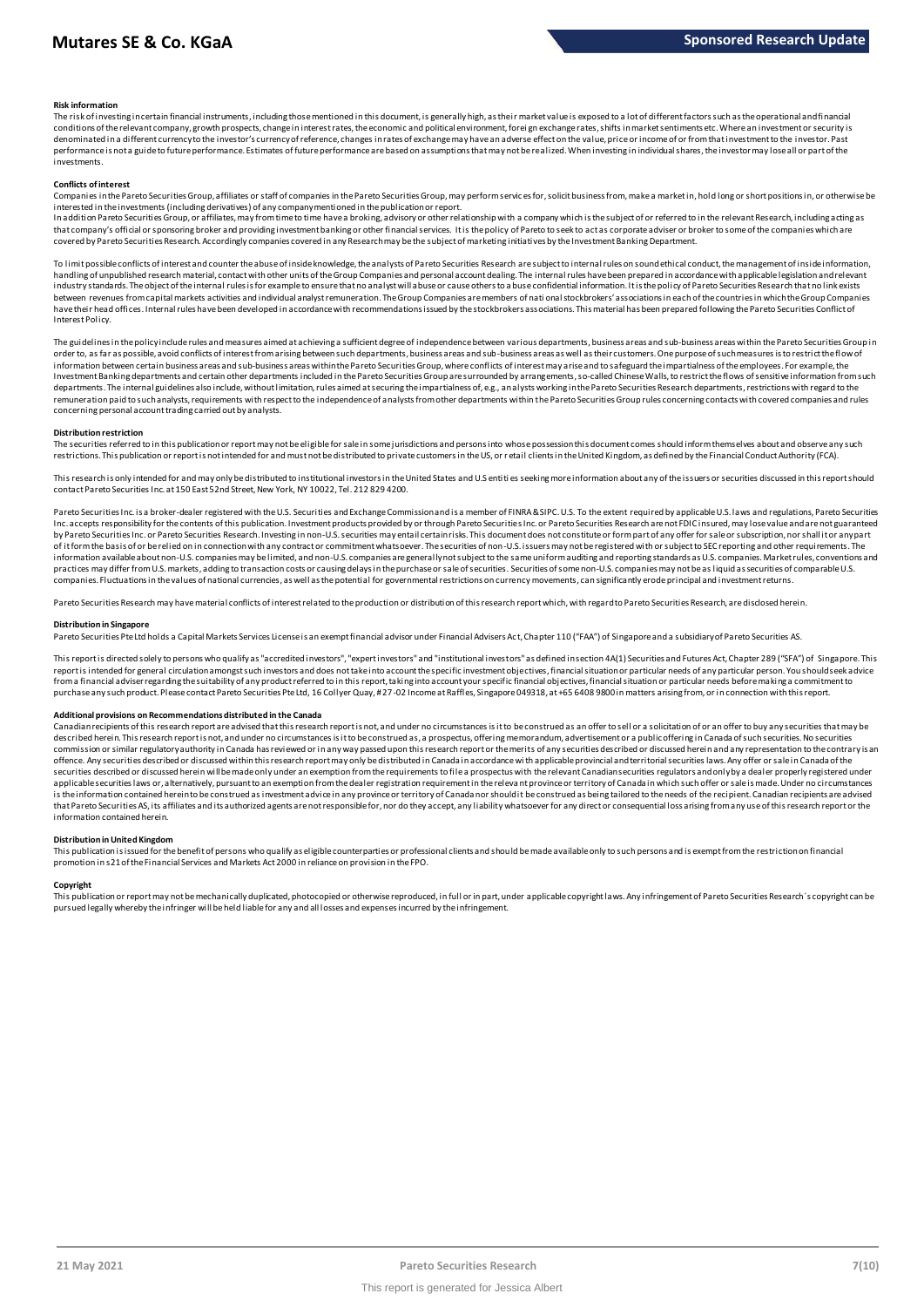## **Appendix A**

Disclosure requirements in accordance with Commission Delegated Regulation (EU) 2016/958 and the FINRA Rule 2241

The below listshows companies where Pareto Securities AS - together with affiliated companies and/orpersons –owns a net long position of the shares exceeding 0,5 % of the total issued share capital in any<br>:ompany where a r

| <b>Companies</b>         | No. of shares | Holdinas in % | <b>Companies</b>              | No. of shares | Holdings in % |
|--------------------------|---------------|---------------|-------------------------------|---------------|---------------|
| ArcticZymes Technologies | 598.575       | 1.24%         | SpareBank 1 Ringerike Hadelar | 100,000       | 0.64%         |
| Bonheur                  | 241.145       | 0.57%         | Sparebank 1 SMN               | 1.875.442     | 1.44%         |
| <b>DOF</b>               | 2.366.346     | 0.75%         | Sparebank 1 SR-Bank           | 1.849.922     | 0.72%         |
| Pareto Bank              | 16.235.886    | 23.38%        | SpareBank 1 Østfold Akershus  | 1.205.116     | 9.73%         |
| Quantafuel               | 1.119.887     | 0.89%         | SpareBank 1 Østlandet         | 3.825.292     | 3.60%         |
| Sandnes Sparebank        | 126.013       | 0.55%         | Sparebanken Møre              | 305.239       | 3.09%         |
| Selvaag Bolig            | 2.951.618     | 3.15%         | Sparebanken Sør               | 433.744       | 2.77%         |
| SpareBank 1 BV           | 1.621.940     | 2.57%         | Sparebanken Vest              | 6.805.073     | 6.34%         |
| Sparebank 1 Nord-Norge   | 4.125.317     | 4.11%         |                               |               |               |

Pareto Securities AS may hold financial instruments in companies where a recommendation has been produced or distributed by Pareto Securities AS in connection with rendering investment services, including Market Making. <sup>2</sup>areto Securities AS may hold financial instruments in companies where a recommendation has been produced or distributed by Pareto Securities AS in connection with rendering investment services, including<br>Market Making.<br>

interest" means holdings exceeding a value of NOK 50 000.

|                          | Analyst     | Total     |                                             | Analyst      | Total    |                              | Analyst      | Total     |
|--------------------------|-------------|-----------|---------------------------------------------|--------------|----------|------------------------------|--------------|-----------|
| Company                  | holdings*   | holdings  | Company                                     | holdings*    | holdings | Company                      | holdings*    | holdings  |
| AF Gruppen               | $\mathsf 0$ | 1,825     | Fjordkraft Holding                          | $\mathbf 0$  | 12,855   | Pareto Bank                  | $\mathsf 0$  | 2,412,276 |
| Aker ASA                 | 500         | 2,359     | <b>Flex LNG</b>                             | $\mathbf 0$  | 2,532    | Pexip Holding                | $\circ$      | 60,433    |
| Aker BP                  | $\mathsf 0$ | 25,281    | Frontline                                   | $\mathbf 0$  | 82,308   | PGS                          | $\mathbf 0$  | 11,676    |
| Aker Carbon Capture      | $\mathbf 0$ | 190,956   | Gjensidige Forsikring<br>Golden Ocean Group | $\mathbf{0}$ | 7,723    | Protector Forsikring         | $\mathbf{0}$ | 12,000    |
| Aker Horizons            | $\mathbf 0$ | 2,082     |                                             | $\mathbf 0$  | 1,433    | Quantafuel                   | $\mathbf 0$  | 1,119,887 |
| Aker Offshore Wind       | $\mathbf 0$ | 168,028   | Grieg Seafood                               | $\circ$      | 12,213   | <b>REC Silicon</b>           | $\circ$      | 35,551    |
| American Shipping Co.    | $\mathbf 0$ | 13,300    | Hafnia Ltd.                                 | $\mathbf 0$  | 16,300   | SalMar                       | $\mathbf 0$  | 105       |
| Aprila Bank ASA          | $\mathbf 0$ | 22,675    | Huddly                                      | $\mathbf{0}$ | 899,442  | Sandnes Sparebank            | $\circ$      | 126,013   |
| Archer                   | $^{\circ}$  | 30,170    | Hunter Group ASA                            | $\circ$      | 308,500  | Scatec                       | $\circ$      | 20,324    |
| ArcticZymes Technologies | $\mathbf 0$ | 598,575   | HydrogenPro                                 | $\mathbf{0}$ | 37,151   | Selvaag Bolig                | $\mathbf{0}$ | 51,900    |
| Atlantic Sapphire        | $^{\circ}$  | 13,610    | ice Group ASA                               | $\circ$      | 200,000  | Skitude                      | $\mathbf{0}$ | 12,695    |
| Austevoll Seafood        | $\mathsf 0$ | 29,235    | Kalera                                      | $\mathbf 0$  | 53,027   | Sparebank 1 Nord-Norge       | $\mathbf 0$  | 3,350     |
| Avance Gas               | $\mathbf 0$ | 3,362     | Kitron                                      | $\circ$      | 6,986    | Sparebank 1 SMN              | $\mathbf 0$  | 12,740    |
| <b>B2Holding AS</b>      | $\mathsf 0$ | 14,075    | Komplett Bank                               | $\mathbf 0$  | 99,300   | Sparebank 1 SR-Bank          | $\mathbf 0$  | 8,413     |
| Bank Norwegian           | $\mathbf 0$ | 3,210     | Kongsberg Gruppen                           | $\circ$      | 35,453   | SpareBank 1 Østfold Akershus | $\mathbf 0$  | 1,252     |
| <b>BASF</b>              | 270         | 270       | <b>KWS</b>                                  | 75           | 75       | SpareBank 1 Østlandet        | $\mathbf 0$  | 8,621     |
| Bonheur                  | $\mathsf 0$ | 32,275    | Lerøy Seafood Group                         | $\mathbf 0$  | 41,478   | Sparebanken Sør              | $\mathbf 0$  | 16,435    |
| Borregaard ASA           | $\mathbf 0$ | 650       | Mercell                                     | $\mathbf 0$  | 23,038   | Sparebanken Vest             | $\mathbf 0$  | 16,735    |
| Bouvet                   | $\mathsf 0$ | 294       | Mowi                                        | $\mathbf 0$  | 4,614    | Sparebanken Øst              | $\mathbf 0$  | 1,500     |
| <b>BRAbank</b>           | $^{\circ}$  | 74,607    | <b>MPC Container Ships</b>                  | $\circ$      | 44,624   | Stolt-Nielsen                | $\circ$      | 1,817     |
| <b>BW</b> Energy         | $\mathbf 0$ | 55,050    | Nordic Semiconductor                        | $\circ$      | 5,491    | Storebrand                   | $\mathbf 0$  | 25,178    |
| <b>BW Offshore</b>       | $\mathbf 0$ | 16,076    | Noreco                                      | $\circ$      | 790      | Subsea 7                     | $\circ$      | 9,226     |
| Cloudberry Clean Energy  | $^{\circ}$  | 50,000    | Norsk Hydro                                 | $\circ$      | 107,219  | Telenor                      | $\circ$      | 9,782     |
| <b>DNB</b>               | 0           | 30,055    | Norske Skog                                 | $\mathbf{0}$ | 98,225   | Vow                          | $\mathbf{0}$ | 7,081     |
| <b>DNO</b>               | 0           | 151,978   | <b>NTS</b>                                  | $\mathbf{0}$ | 2,272    | Wallenius Wilhemsen          | $\mathbf{0}$ | 61,450    |
| <b>DOF</b>               | $^{\circ}$  | 2,366,346 | Ocean Yield                                 | $\circ$      | 104,370  | XXL                          | $\circ$      | 17,423    |
| Elkem                    | $\mathbf 0$ | 35,426    | OHT                                         | $\mathbf 0$  | 6,650    | Yara                         | $\mathbf 0$  | 14,788    |
| Entra                    | 0           | 10,377    | Okeanis Eco Tankers                         | $\circ$      | 22,000   | Zaptec                       | $\mathbf 0$  | 4,000     |
| Equinor                  | $^{\circ}$  | 2,678     | Orkla                                       | $\circ$      | 19,852   |                              |              |           |
| Europris                 | $^{\circ}$  | 11,621    | Panoro Energy                               | $\mathbf 0$  | 28,204   |                              |              |           |

This overview is updated monthly (last updated 12.05.2021). \*Analyst holdings refers to positions held by the Pareto Securities AS analyst covering the company.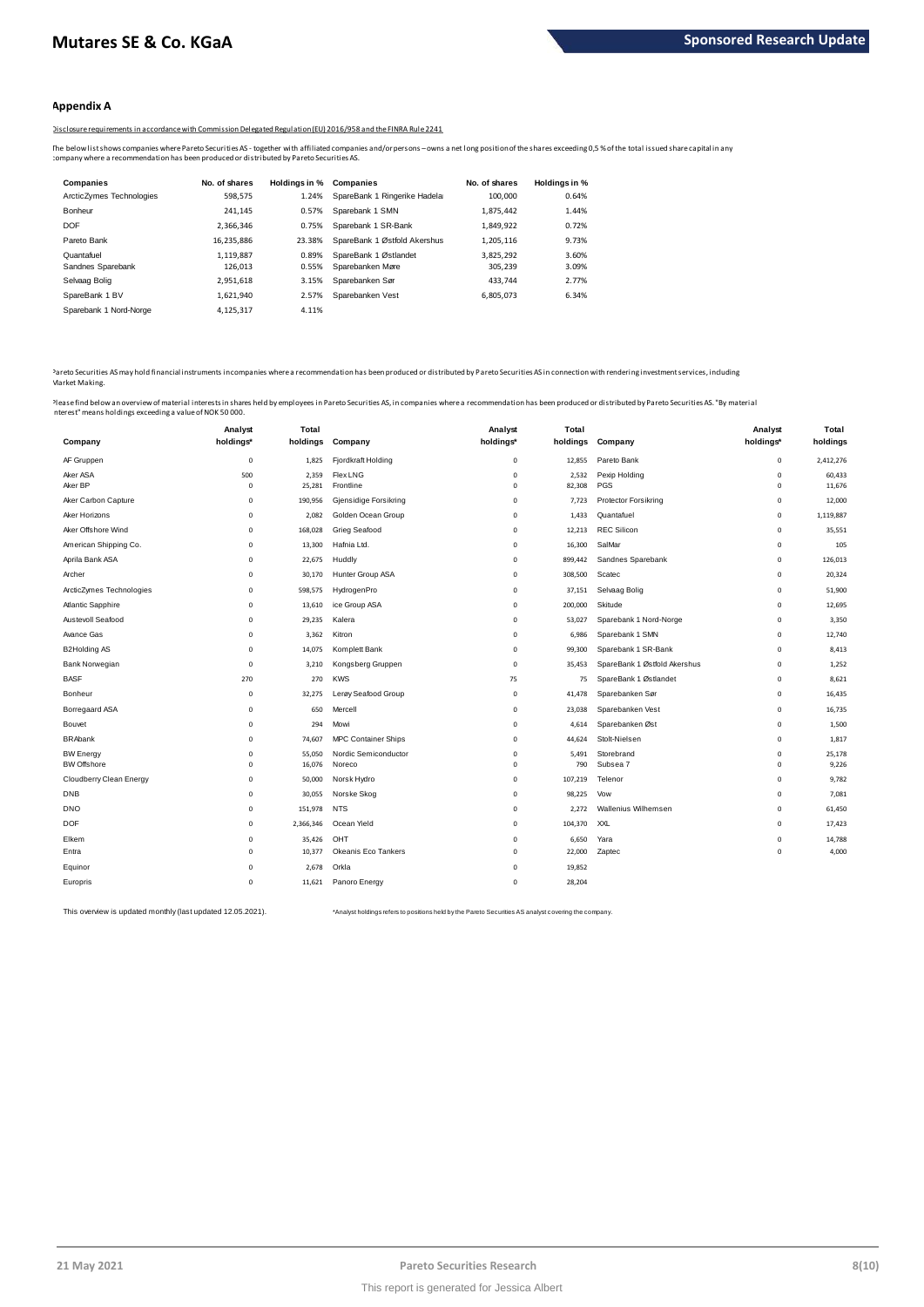# **Appendix B**

Disclosure requirements in accordance with Article 6(1)(c)(iii) of Commission Delegated Regulation (EU) 2016/958

Overview over issuers of financial instruments where Pareto Securities AS have prepared or distributed investment recommendation, where Pareto Securities AS have been lead manager/co-lead manager or have rendered publicly known not immaterial investment banking services over the

| 24SevenOffice Scandinavia              | DigiPlex                          | Klaveness Combination Carriers ASA                                   | Pryme                            |
|----------------------------------------|-----------------------------------|----------------------------------------------------------------------|----------------------------------|
| 2G Energy                              | <b>DLT</b>                        | <b>KLP</b>                                                           | Quantafuel                       |
| Acconer AB                             | <b>DOF</b>                        | Komplett Bank                                                        | <b>REC Silicon</b>               |
| Advanzia Bank S.A.                     | DOF Subsea AS                     | Kongsberg Automotive                                                 | Saga Robotics                    |
| Africa Energy Corp Corp                | <b>EcoOnline</b>                  | Kraft Bank                                                           | Salmon Evolution                 |
| <b>Aker ASA</b>                        | FLOP                              | Maha Energy                                                          | Scorpio Bulkers                  |
| Aker Clean Hydrogen                    | Endur ASA                         | Meltwater                                                            | Seafire AB                       |
| Aker Horizons                          | Energean Israel Finance Ltd.      | Mercell                                                              | SFL Corporation Ltd              |
| Akershus Energi                        | Fertiberia S.A.R.L.               | Mintra Group                                                         | SGL TransGroup International A/S |
| Akva Group                             | Fjordkraft Holding                | Modex AS                                                             | Siccar Point Energy              |
| Alussa Energy Acquisition Corp (Freyr) | Flexistore AS                     | <b>MPC Container Ships</b>                                           | Skitude                          |
| American Tanker, Inc.                  | Genel Energy                      | Mutares SE & Co. KGaA                                                | Sparebanken Vest                 |
| Aprila Bank ASA                        | Gjensidige Forsikring             | Müller Medien GmbH (United Vertical Med Strandline Resources Limited |                                  |
| Arctic Fish                            | Golden Ocean Group                | Navigator Holdings Ltd.                                              | Talos Energy Inc                 |
| Arendals Fossekompani                  | Goliath Offshore                  | <b>Navios</b>                                                        | Tise AS                          |
| Attensi                                | Hafnia Ltd.                       | Next Biometrics Group                                                | Trønderenergi AS                 |
| <b>Belships</b>                        | <b>Heimdall Power</b>             | Nordic Halibut                                                       | Vow                              |
| Biolnyent                              | <b>HKN Energy Ltd</b>             | Norse Atlantic                                                       | Watercircles Forsikring          |
| Boreal Holding AS                      | Hofseth BioCare                   | Norske Skog                                                          | West Coast Salmon                |
| <b>Borr Drilling Limited</b>           | House of Control                  | Norwegian Block Exchange                                             | Wheel.me                         |
| <b>Brooge Energy Limited</b>           | Huddly                            | Odfjell SE                                                           | Øm Software                      |
| <b>Bulk Infrastructure Holding</b>     | HydrogenPro                       | OHT                                                                  |                                  |
| <b>BW</b> Energy                       | Ice Group Scandinavia Holdings AS | Panoro Energy                                                        |                                  |
| CentralNic Group PLC                   | Idavang A/S                       | Pelagia Holding AS                                                   |                                  |
| Cibus Nordic Real Estate               | Instabank ASA                     | PetroNor E&P                                                         |                                  |
| Circa Group                            | Kalera                            | PetroTal                                                             |                                  |
| Cloudberry Clean Energy                | Keppel FELS Limited               | Pexip Holding                                                        |                                  |
| CrayoNano AS                           | Kistos plc.                       | Proximar Seafood                                                     |                                  |
|                                        |                                   |                                                                      |                                  |

*This overview is updated monthly (this overview is for the period 31.04.2020 – 31.04.2021).*

# **Appendix C**

Disclosure requirements in accordance with Article 6(3) of Commission Delegated Regulation (EU) 2016/958

#### **Distribution of recommendations**

| Recommendation | % distribution |
|----------------|----------------|
| Buy            | 67%            |
| Hold           | 30%            |
| Sell           | 3%             |

### **Distribution of recommendations (transactions\*)**

| % distribution |
|----------------|
| 96%            |
| 4%             |
| 0%             |
|                |

\* Companies under coverage with which Pareto Securities Group has on-going or completed public investment banking services in the

previous 12 months.

This overview is updated monthly (last updated 12.05.2021).